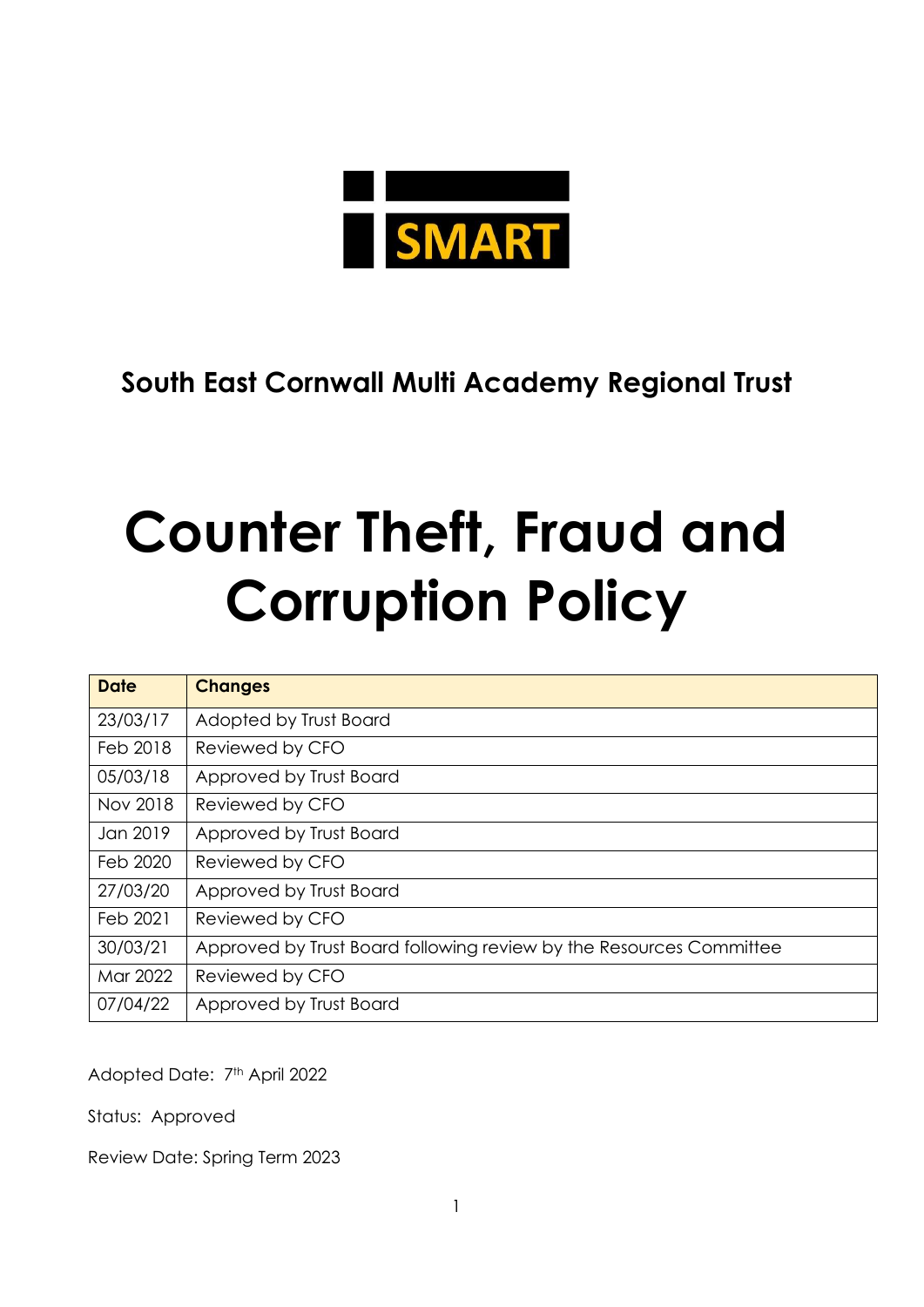# **Contents**

| 3              |
|----------------|
| 3              |
| 3              |
| 3              |
| $\overline{4}$ |
| 5              |
| 5              |
| 6              |
| 6              |
| $\overline{7}$ |
|                |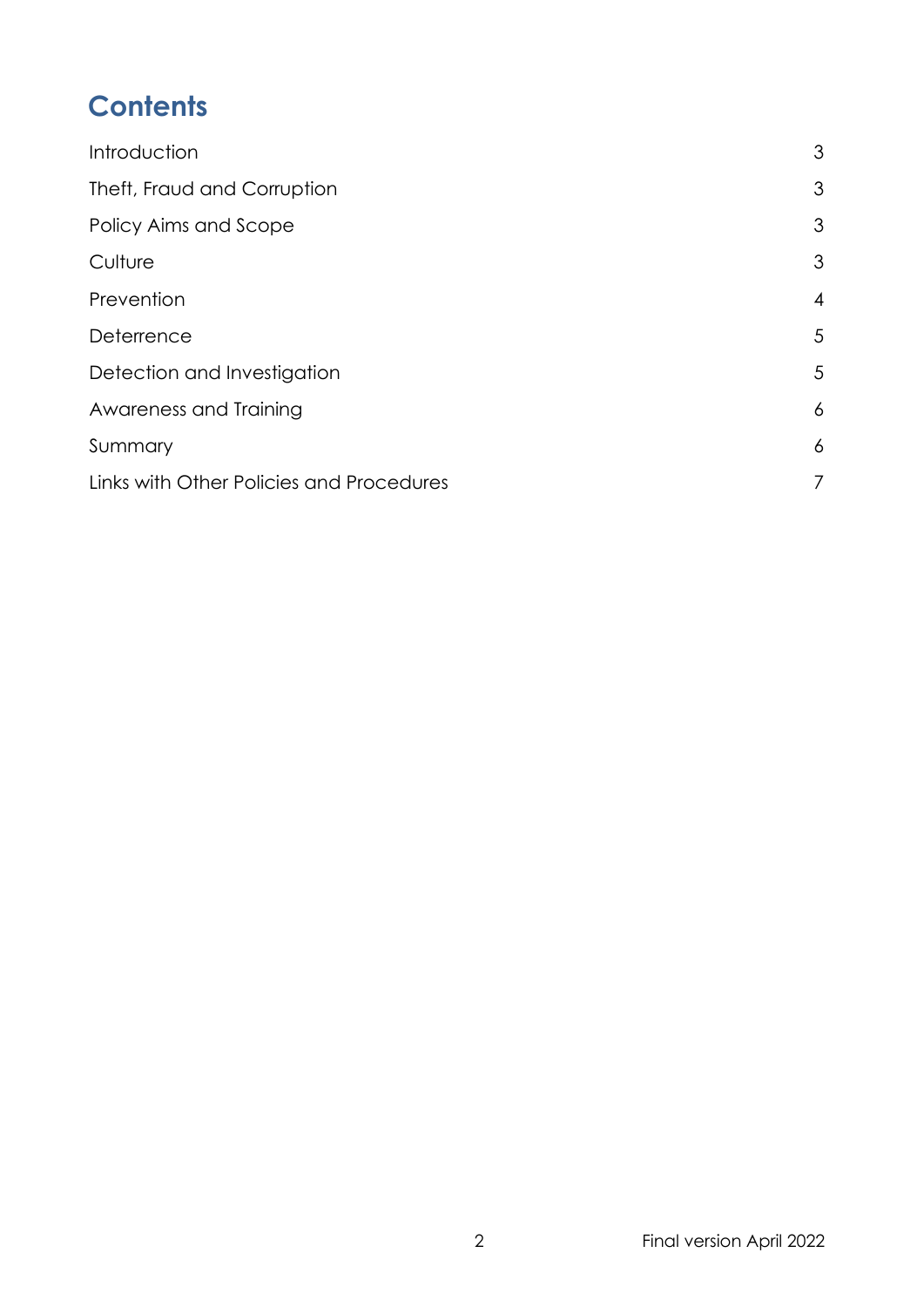## <span id="page-2-0"></span>**Introduction**

South East Cornwall Multi Academy Regional Trust has a duty to protect the public and donated funds, assets and resources under its control against theft, fraud and corruption, both from within the Trust and from external sources. This Counter Theft, Fraud and Corruption Policy reflects the Trust's commitment to protecting public and donated funds, assets and resources. Through its systems, checks and controls, the Trust aims to prevent theft, fraud and corruption, but will act as necessary to identify suspected instances and will take appropriate action against those responsible.

The Trust recognises the threat of theft, fraud and corruption is both internal and external. The Trust's expectation is that Members, Trustees, Governors and employees at all levels will lead by example to ensure high standards of propriety, regularity and accountability are established and adhered to, and that personal conduct is above reproach at all times.

The Trust acknowledges the responsibility it has for the administration of public and donated funds, assets and resources, and emphasises the importance it places on probity and financial control as well as honest and transparent administration.

The Trust has a **zero tolerance** policy on any form of theft, fraud or corruption.

## <span id="page-2-1"></span>**Theft, Fraud and Corruption**

Prevailing legal definitions will apply in all cases, but to illustrate:

- Theft is the taking of property without permission or consent with the intent to deprive the rightful owner of it.
- Fraud is an intentional deception made for gain or to damage another.
- Corruption is payment, inducement or reward for services or material which the recipient is not due.

#### <span id="page-2-2"></span>**Policy Aims and Scope**

The Policy aims to make clear to employees (permanent, temporary, casual and voluntary), Members, Trustees, Governors and contractors, other organisations and the general public, the Trust's approach to theft, fraud and corruption. When the Trust is aware of an alleged or actual case of theft, fraud or corruption, this Policy will, to the extent necessary and lawful, take precedence over related Trust procedures or policies.

#### <span id="page-2-3"></span>**Culture**

The culture of the Trust is one of openness and transparency. The Trust is committed to sound corporate governance and supports the Nolan Committee's "Seven Principles of Public Life", namely: selflessness, integrity, objectivity, accountability, openness, honesty and leadership.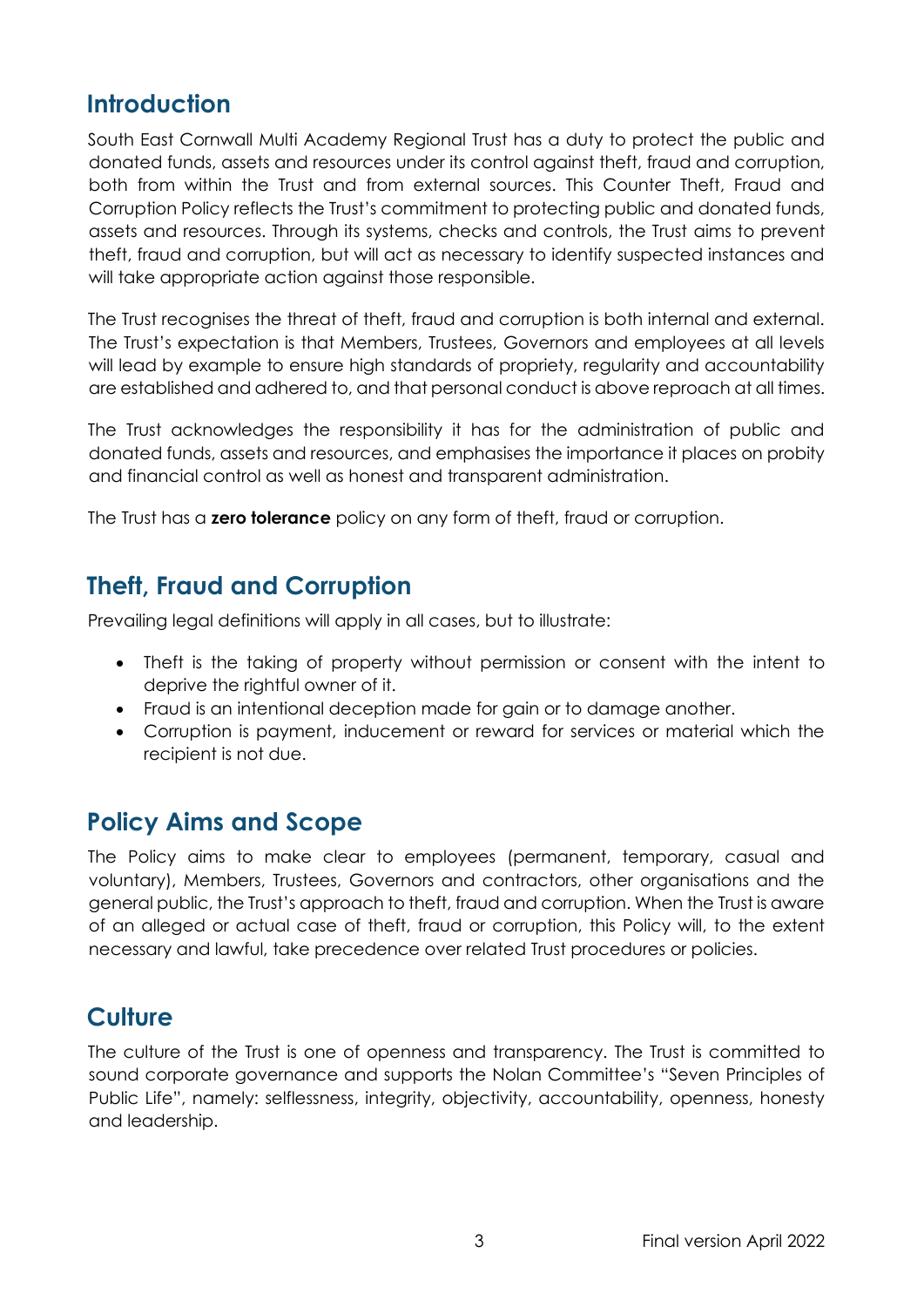There is an expectation and requirement that all individuals and organisations associated in whatever capacity with the Trust will act with integrity and that Trust's Members, Trustees, Governors and employees, at all levels, will lead by example in these matters.

This Policy clearly lays out the Trust's commitment to the fight against theft, fraud and corruption. The Trust will deal with such matters seriously and act as necessary both to prevent occurrences and to detect and then deal with identified cases.

The Trust will act to raise awareness at all levels of its zero tolerance policy.

## <span id="page-3-0"></span>**Prevention**

All Members, Trustees and Governors as representatives of the Trust, have a duty to the students and community that they serve to protect the public and donated funds, assets and resources from any acts of theft, fraud and corruption. This is enacted through the setting and reviewing of effective policies, the appointment of external auditors and the Audit Committee, by complying with the Code of Conduct, Funding Agreement and Articles of Association, as well as through application of the other relevant regulations and legislation, including the Academy Trust Handbook. All personal, social or business interests will be declared to and recorded by the Clerk at all Trust meetings and activities, including recruitment.

Trust Managers at all levels are responsible for implementing and maintaining an effective control environment to prevent theft, fraud and corruption. Managers are also responsible for ensuring that their staff and volunteers are aware of the Trust's policies, procedures and regulations, and that they are being met in their everyday business activities. Managers are expected to create an environment in which their staff and volunteers feel able to approach them with any concerns they may have about suspected irregularities.

The Trust recognises that a key preventative measure in dealing with theft, fraud and corruption is for Managers and Trustees to take effective steps at the recruitment stage to establish, as far as possible, the honesty and integrity of potential employees, whether for permanent, temporary, casual or voluntary posts, or agency staff. Personnel recruitment must, therefore, be in accordance with the Trust's procedures, including access to at least two verified references from reliable sources.

Employees are governed in their work by their Code of Conduct as well as other policies, procedures and statutory requirements. Employees are responsible for ensuring that they follow the instructions given to them by management, particularly in relation to the safekeeping of the funds, assets and resources of the Trust. Employees are expected to always be aware of the possibility that theft, fraud and corruption may exist in the workplace and be able to share their concerns with appropriate persons. Concerns can be raised and dealt with in accordance with the Trust's Whistle Blowing Policy. The Trust is required to comply with legislation relating to money laundering, and, although unlikely, there is a legal requirement for employees to report any financial transactions which could be indicative of criminal action.

Independent external audit is an essential safeguard of the stewardship of public and donated funds, assets and resources. The Trust's appointed auditors and Audit Committee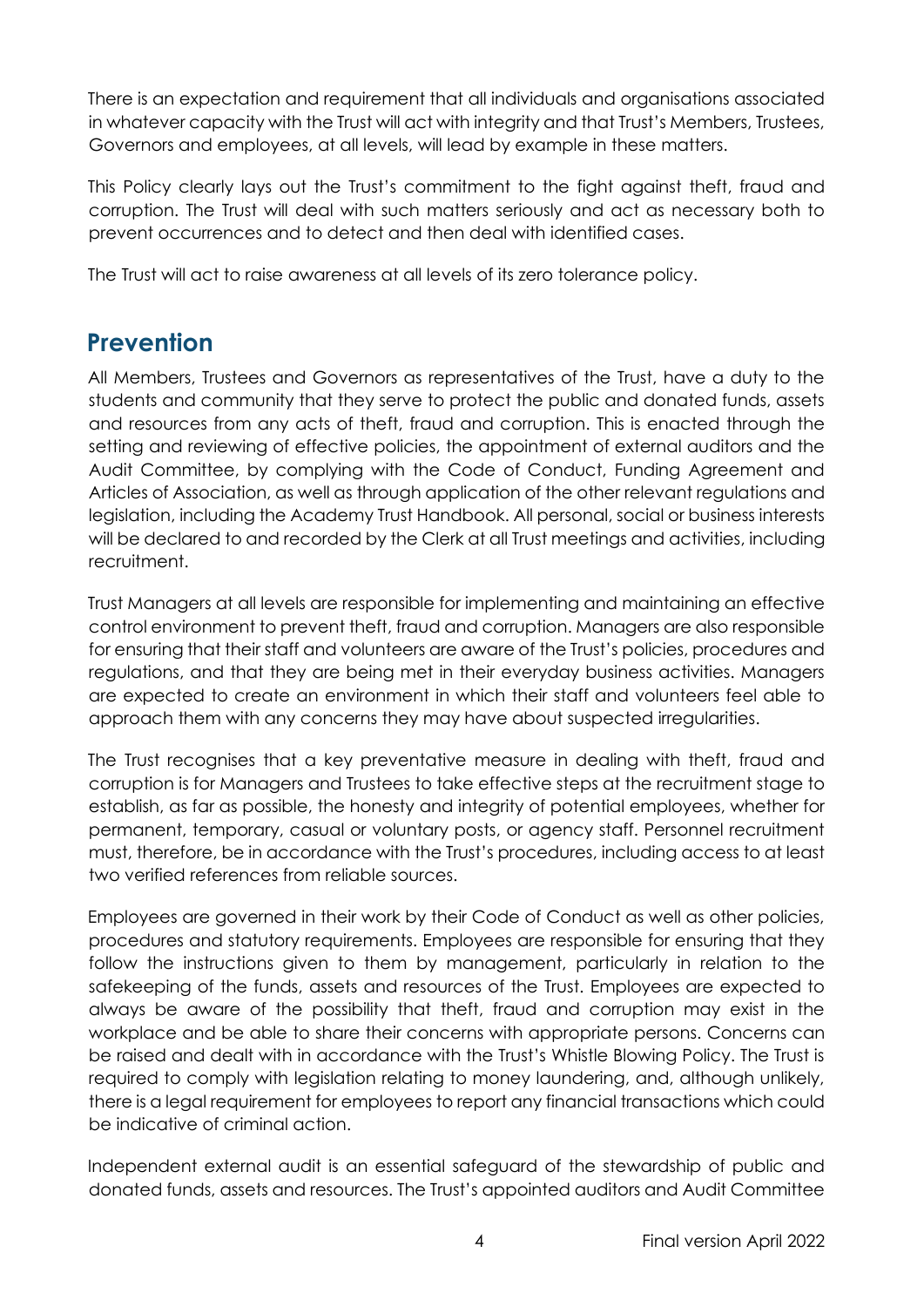play a vital preventative role in ensuring that systems, processes and procedures are in place to prevent and deter theft, fraud and corruption. The auditors deliver an annual opinion to the Trust Board on the Trust's risk management, control and governance arrangements. In relation to loss, this includes examination of the adequacy of arrangements for managing the risk of loss so that the Trust actively promotes a counterloss culture and awareness. In addition, although not their primary aim, the auditors assist in deterring and preventing loss by examining and evaluating the effectiveness of control, commensurate with the risk. This includes ensuring that management has reviewed its risk exposure and identified, and mitigated, the possibility of fraud as a business risk. The Trust's auditors and its Audit Committee liaise with the Trust Board and management to recommend changes in procedures to reduce risks and prevent losses to the Trust.

The Trust's Chair of the Trust Board has overall responsibility for ensuring that suspected theft, fraud, corruption and irregularity is investigated.

Where appropriate and lawful, the Trust will exchange information with other agencies on a national and local basis for the purposes of preventing and detecting theft, fraud and corruption activity.

The Trust acknowledges that it cannot afford to work in isolation and must liaise with other organisations, including (but not limited to) the Police, the Department for Education, the Education and Skills Funding Agency and HM Revenue and Customs. All liaisons are subject to strict adherence to Data Protection legislation and due regard to the proper handling of confidential information.

#### <span id="page-4-0"></span>**Deterrence**

In cases where there is evidence to suggest that a criminal offence may have been committed, it is the responsibility of the Chair of the Trust Board to authorise the case to be submitted to the Police for investigation and prosecution as appropriate.

Theft, fraud and corruption are serious offences against the Trust and will be regarded as gross misconduct. Employees will face disciplinary action if there is evidence that they have been knowingly or recklessly involved in these activities. Disciplinary action will be taken in addition to, or instead of, criminal proceedings depending on the circumstances of each individual case, but in a consistent manner.

Members, Trustees and Governors will face appropriate action under this Policy if they are found to have been involved in theft, fraud or corruption against the Trust. Action will be taken in addition to, or instead of, criminal proceedings, depending on the circumstances of each individual case, but in a consistent manner.

#### <span id="page-4-1"></span>**Detection and Investigation**

It is the responsibility of management to prevent and detect theft, fraud and corruption. However, the Trust's Chief Financial Officer, appointed auditors and its Audit Committee play an important role in detection through their normal course of work, but more specifically through a wide range of pro-active counter-loss tests and reviews.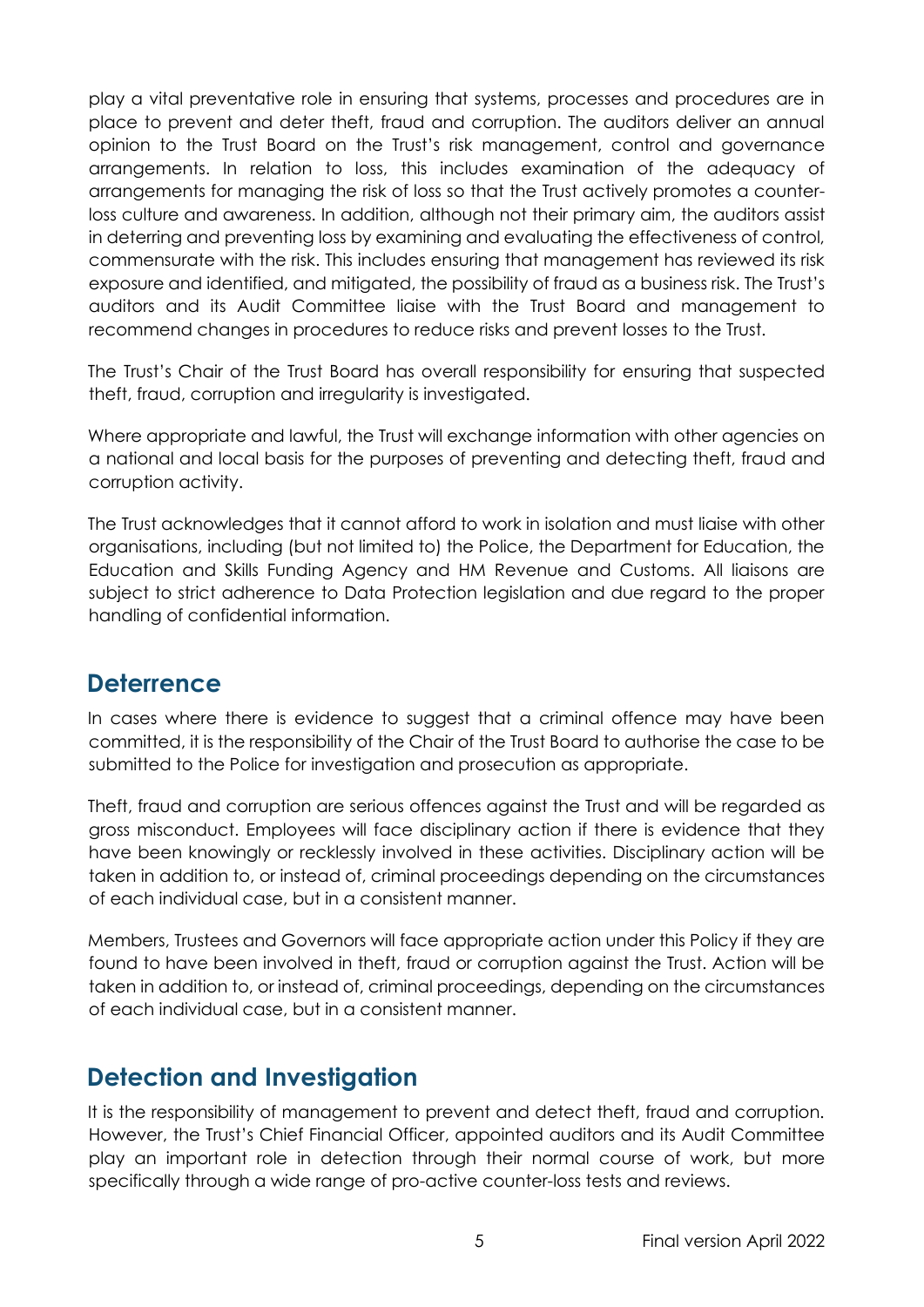While there are numerous systems and management controls in place to deter theft, fraud and corruption, it is often the vigilance of employees that aids detection. In some cases, losses are discovered by chance or "tip-off" and arrangements are in place to enable such information to be properly dealt with.

Any person who has concerns of theft, fraud, corruption or irregularity having been or being perpetrated against the Trust, must report the concern. The report should be made to the Trust's Chief Financial Officer, unless the Officer is concerned that the Chief Financial Officer may be involved, in which case the report should be to the Chief Executive Officer or Chair of the Trust Board. The report should be made immediately the concern has been identified. This is to: ensure the protection of public assets; ensure the consistent treatment of information regarding theft, fraud, corruption or irregularity; facilitate, if required, a proper and thorough investigation by appropriate officers in accordance with agreed procedures; maximise the chances of a prompt and satisfactory outcome, with appropriate sanctions being applied; help identify commonalities of irregularity and associated control weaknesses with a view of improving arrangements and processes. Depending on the nature of the suspicions, the Trust's Chief Financial Officer will work closely with the Finance Trustee and, where necessary, appropriate external advisors (e.g. HR, Legal Services, the Police) to identify and agree how any required investigation will be carried out and by whom.

In all cases where the Trust has suffered a financial loss, it will seek to recover the loss, utilising the Proceeds of Crime Act where appropriate.

#### <span id="page-5-0"></span>**Awareness and Training**

The Trust recognises that the effectiveness of this Policy, and its general credibility, will depend largely on the effectiveness of training, awareness and communication. This Policy will be an integral part of the induction programme for Members, Trustees, Governors and employees, including volunteers. It is the responsibility of line managers to communicate this Policy to their staff and promote a greater awareness of counter-theft, fraud and corruption within their business units.

#### <span id="page-5-1"></span>**Summary**

The Trust has a clear commitment to minimising the possibility of theft, fraud, corruption or other misuse of public or donated funds, assets and resources. It pledges to take all action necessary to identify theft, fraud and corruption and to pursue the recovery of losses and the punishment of those responsible.

The Trust has implemented a clear network of systems and procedures to assist in the fight against theft, fraud and corruption. These arrangements will keep pace with any future developments, in both preventative and detection techniques regarding theft, fraud or corrupt activity that may affect the Trust's business or related responsibilities. This Policy fully supports the Trust's desire to maintain an honest and transparent organisation, free from theft, fraud and corruption.